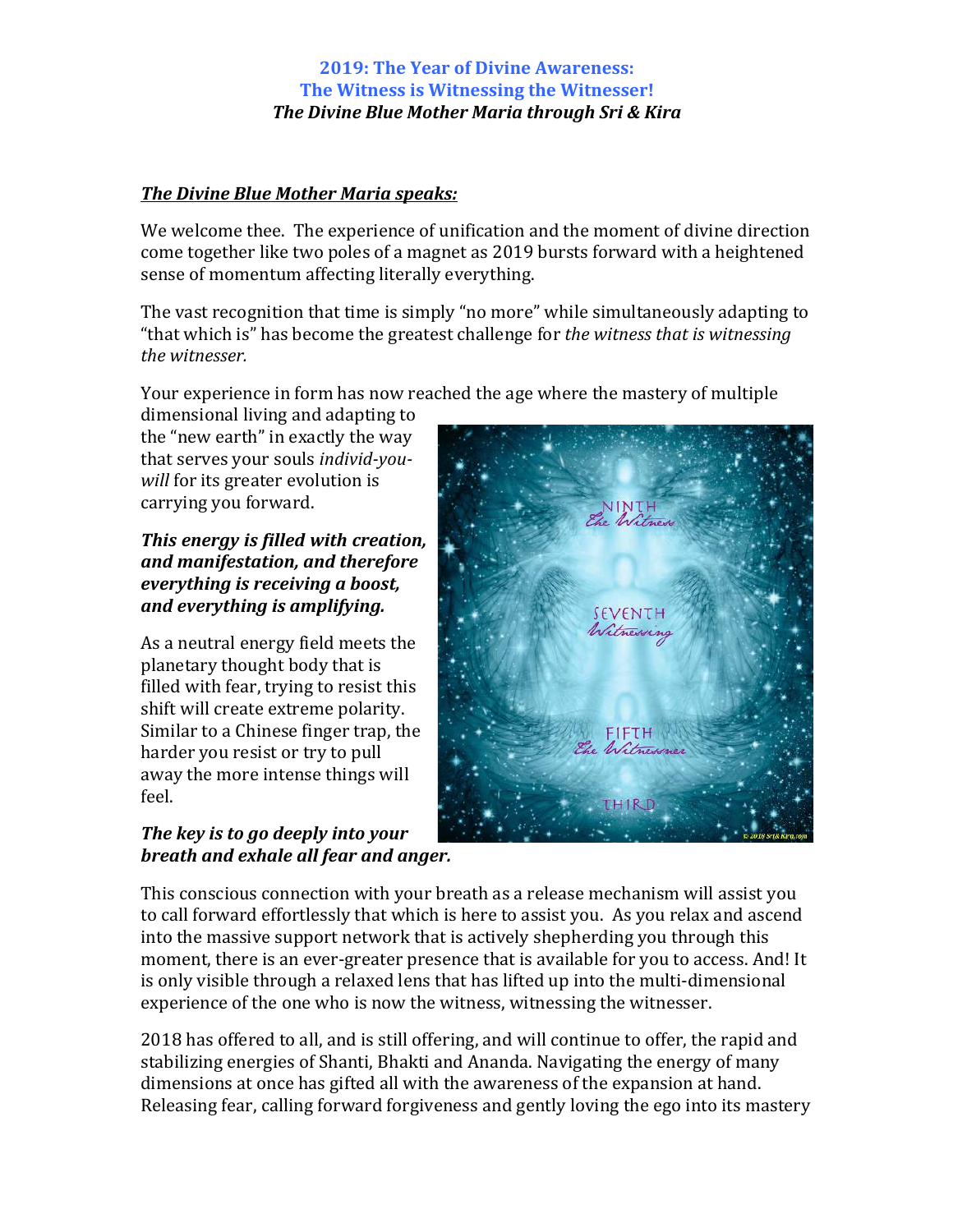position as a servant of the soul ignites the next step of the journey. And, with 2019, the next step is here.

This is an evolutionary rung on the ladder of spiritual expansion, and like it or not, everyone is being asked to climb this ladder. This does not mean all will accept, as this is an invitation...however, for those who see the ladder and say yes to climbing it, the journey has already begun and is rapidly revealing ever more.

When the mind of form constricts itself and limits the experience of expansion, the ability to see clearly narrows to a very thinly veiled area that is self-perpetuating and self-imposed. Settling into this limited field of vision can easily become very comfortable and begin to feel safe...despite its extremely limited area of experience. This is the active principle of the illusion seeking to call you back into the planetary thought body through fear, limiting beliefs, anger and judgments. Each of these energies offers a service to the expansion of the soul, and it is only when these can be fully experienced through the detached loving presence of the Witness, witnessing the witnesser, that we call forth love and appreciation for the experience and the journey.

When one has accepted, *and often subconsciously*, the limited field of the narrow scope that aligns with the belief systems of illusion, then the illusion begins to have a greater sense of control, and the soul mind-fully and patiently relaxes into a resting state.

# The soul will always wait for your command to call it forward.

2019 supports this command as it is yours to ignite at any moment through your awareness of the creation energy before you now. Once the soul has been lulled into a resting state through the full presence of the ego-mind, this can be so comfortable that the soul retreats to sleep and provides for the ego to have yet another round at all of its experiences. Density is the reason you took birth here, to once more experience the Allness of this illusionary creation as you re-awaken into the Oneness of your divine presence.

As 2019 begins, the presenting energy of the essential push/pull that offers the friction that births the diamond will manifest in many ways. The diamond never fears that it "will be" or that it is "doing it wrong". It simply relaxes its way through the evolutionary experience with complete knowing that the end result is assured and is magnificent. That it will make it through and that the protection energy through the process is assured.

# *You are the diamond, and you are the master, or you would not be connecting with this sharing. In this moment simply breathe and feel the truth of that.*

We continue...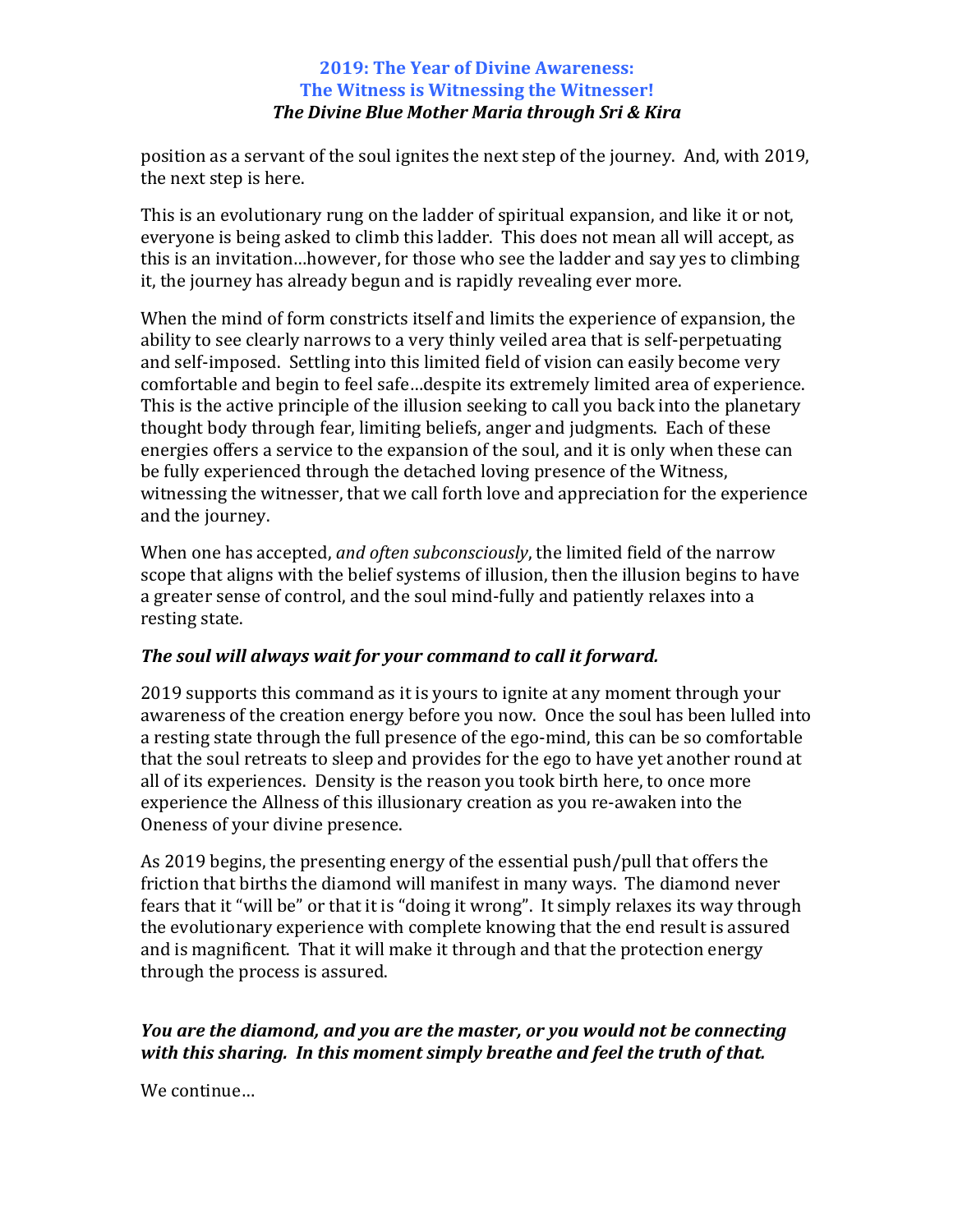Together with the collective energies of the post millennium opening over the past 18 years, the planet will race toward the first significant realignment of energy that will be fully anchored in 2020. This is why the 2019 experience will be known as The Year Of Divine Awareness!

The New Year moment from 2018 bridging into 2019 will call forward the Anchored energies of Shanti, Bhakti and Ananda to rise once more and awaken with greater clarity all who are AWARE.

This anchored trinity of energy has the full momentum of all energy that has released into support since the millennium, in combination with the birthing friction of 2019 will assist humanity to enter into a mastery phase that will continue growing for the many hundreds of years.

## *What does all this mean?*

Simply that the balance of energies incarnated into form upon this planet now has reached a moment that is essentially the breath between the breath. It is a full year that will be fully be outside of the energy of the challenges as it calls forward into form the mastery experience of your ascended presence.

## To bloom like the lotus and to fly like the eagle after remembering it is also the *condor.*

There are many who will focus upon specific dates and times and places and things. This is a gift for those who are anchored in the fascination and commitment to keeping the density experience rich and aligned with the dance of the ego.

There are many who will focus upon the density experience in full denial of the spiritual experience.

There are many who will focus solely upon the experience of their spiritual nature whether positively or negatively.

All EXTREMES will find a voice and the voice of BALANCE will have its moment to rise with the voices of imbalance and together a moment of restoral is at hand. Often when the pendulum swings too far in one direction, it will swing wildly in the other until it eventually starts finding its way to the center.

As it finds its way to the center the momentum begins to slow down, the swings are not so far apart and there is a calming recognition that the moment is at hand.

## 2019 is a moment at hand!

It is an opportunity to claim your true nature far outside of the limitations of the world of illusion through form. It is the full moment to dance with your eternal nature as you lift up from the third dimension through simply relaxing into your breath.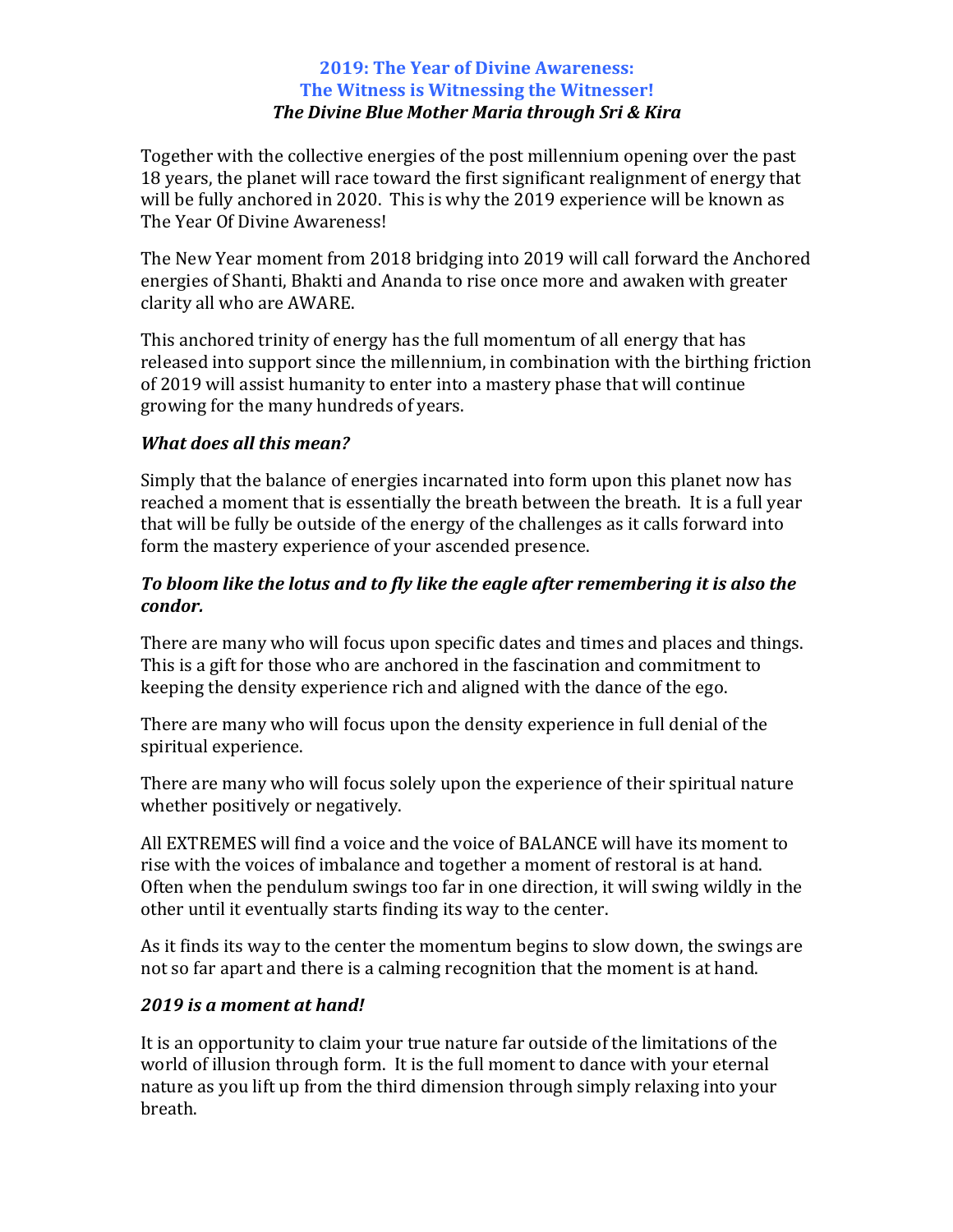This will take personal spiritual tenacity, for those who are aligned with the extreme pulse will be eager to share why you are crazy, insane, or some other energy, to be awake! *LOVE THEM and Forgive them as they know not what they do!* See them through the eyes of compassion as you call forward the majesty of gifts that are yours to claim through what will be a most beautiful experience if you allow it to be.

You are able to quickly call forward the energy of loving compassion as you practice lifting from the preoccupations of the third dimension into the fifth dimensional experience that is the witnesser of your Third dimensional witness-self. It is often easier to understand this, especially if you have not consciously connected with it by seeing this as a diagram of your angelic presence.

The linear experience limits your capacity to see beyond the veil, and you do have the capacity within your soul-ignited presence to effortlessly lift once more as you expand your ascended presence into divine awareness. All of 2019 will support this!

Quietly sitting and relaxing your breath, begin by bringing your attention to the back of the head where the skull meets the top of the neck. Simply become aware of your higher self as you effortlessly lift up and gaze at your third dimensional body of form with love and care. This is the Witnesser that is aware of the witness-self.

Learning how to effectively activate this mastery technique will connect you with the frequencies of the higher realms and assist you to stay unaffected by any outside interference or influence that seeks to keep you away from your true nature.

Once you feel comfortable with this process, and may even discover that you are in that frequency more than the third dimensional awareness, then you are ready to lift again! Simply begin at the fifth dimensional experience of the witnesser and lift up again into the seventh dimension as you notice yourself *Witnessing the Witnesser* of the witness-self!

This is where the energies of pure telepathic communication birth and this aspect of your true nature will receive a much greater amplitude throughout the 2019 experience. When the seventh dimensional frequencies in complete harmony with your soul's expansion come together, your ability to see more, hear more and create more arises and seemingly is limitless to the mind of density!

There is that beautiful recognition that you are living in a body of form and yet you are fully AWARE that you are not that body of form. This awareness frees you to the greater perspective and you discover that you are happier in form, connecting with those who can support your happiness and filled with inspiration that guides your co-creative nature for abundance. This is the living state of the Yoga of Self-Ascension and it is fully expanded in 2019.